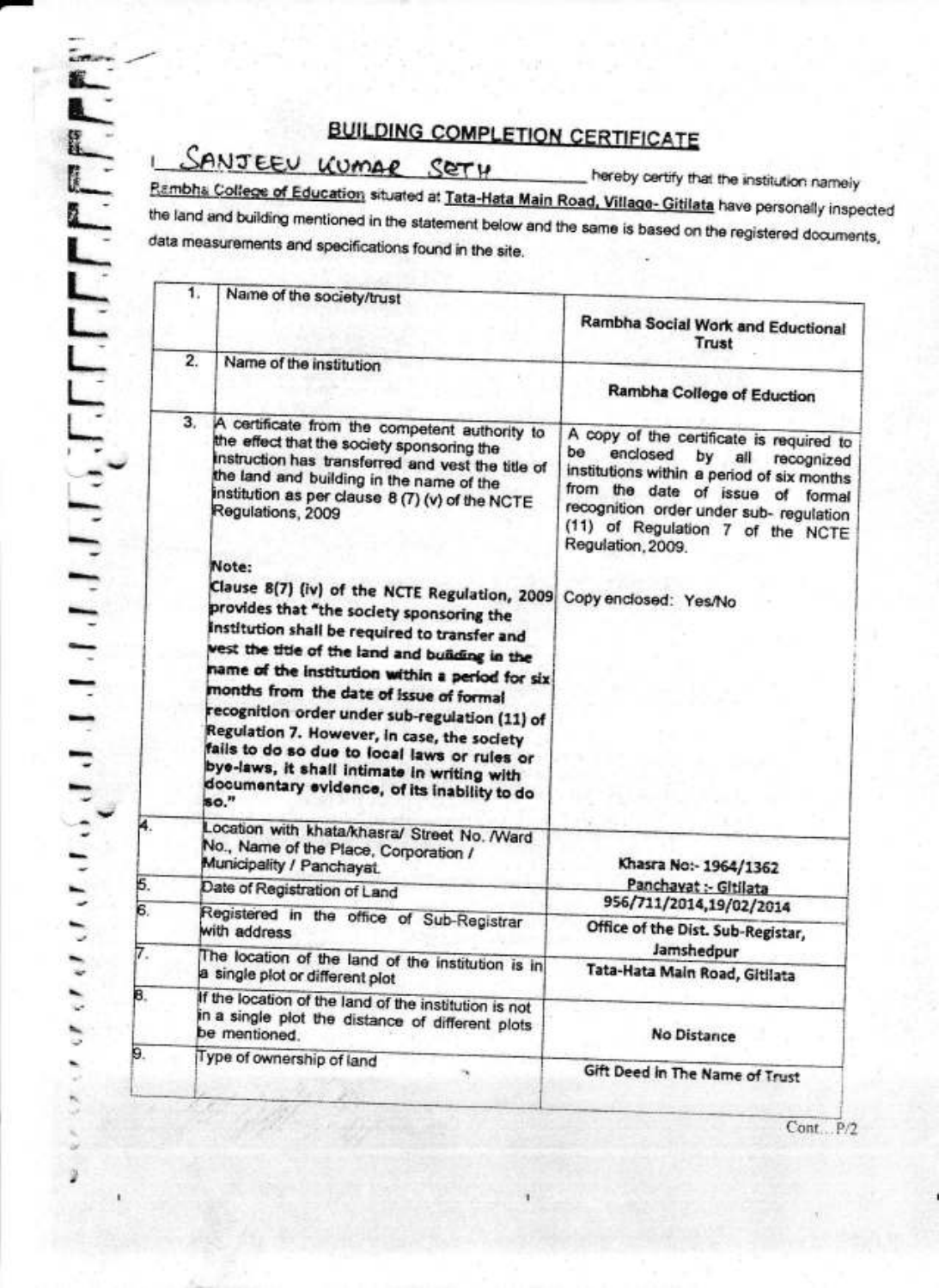| 10. | Building plan approved by (address of<br>Corporation / Municipality / Panchayat/any other<br>Govt. Agency                                          |              |                                                                                                                  | Panchayat                                                      |              |  |
|-----|----------------------------------------------------------------------------------------------------------------------------------------------------|--------------|------------------------------------------------------------------------------------------------------------------|----------------------------------------------------------------|--------------|--|
| 11. | Year of construction                                                                                                                               |              |                                                                                                                  |                                                                | 2015         |  |
| 12. | Purpose for which the building is being<br>used / proposed to be used                                                                              |              |                                                                                                                  | For, Rambha College of Education                               |              |  |
| 13. | Electricity connection No.                                                                                                                         |              | JD1/JD796A                                                                                                       |                                                                |              |  |
|     | Telephone connection No.                                                                                                                           |              |                                                                                                                  |                                                                | 0657-2297259 |  |
| 14. | Total land area of the institution                                                                                                                 |              |                                                                                                                  |                                                                | 2 Acres      |  |
|     | Total built up area of the institution                                                                                                             |              |                                                                                                                  |                                                                | 4516 Sq.M    |  |
| 15. | Total land area earmarked for teacher<br>training programme (Name of the course to be<br>mentioned)                                                |              | 2 Acres For Rambha College of Education<br><b>B.Ed &amp; D.Fl.Ed</b>                                             |                                                                |              |  |
|     | Total built up area earmarked for teacher<br>training programme (Name of the course to be<br>mentioned)                                            |              |                                                                                                                  | 4516 Sq.M For Rambha College of<br>Education<br>B.Ed & D.El.Ed |              |  |
| 16. | Details of construction of building                                                                                                                |              |                                                                                                                  | Area                                                           | Roofing      |  |
|     | (Roofing<br>- pl. mention RCC / Asbestos / Tiled /                                                                                                 | Ground Floor |                                                                                                                  | 2938 Sq.ft.                                                    | Done         |  |
|     | <b>First Floor</b><br>any other pl. Specify)                                                                                                       |              |                                                                                                                  | 1578 Sq.ft.                                                    | Done         |  |
| 17. | Details of Land Use Certificate for<br>Educational purposes from the<br>concerned Govt. authorities/any other<br>govt. local body details thereof. |              | Date of issue of Certificate<br>Certificate No:- 884,<br>Date: - 20/12/2014<br>Issued by : Circie Officen(Potka) |                                                                |              |  |

 $17211$ 

On verification of the above on site, I hereby certify that:-

د اعتلال العالية الحاملية العاملية العاملية العاملية العاملية العاملية التام العاملية التاملية التاملية التامل

- The land & building of the institution is exclusively meant for running teacher  $(1)$ training programme. The institution campus, building, furniture etc. is barrier free. There is no temporary structure, asbestos/tin sheet sheds available in the building. Safeguard against fire hazard has been provided in all parts of the building
- The building of the institution is constructed keeping in view the provisions and bye- $(ii)$ laws of the building construction as per the Bureau of Indian Standards and the same is structural safe and secure to run the teacher training course.
- The construction of the building is completed in all respects and the building is  $(iii)$ structurally sound to be used for Educational purposes and having the load bearing capacity as per the latest Indian Standards.
- This is to certify that the building has been completed in all respects as per the plan  $(iv)$ submitted to NCTE.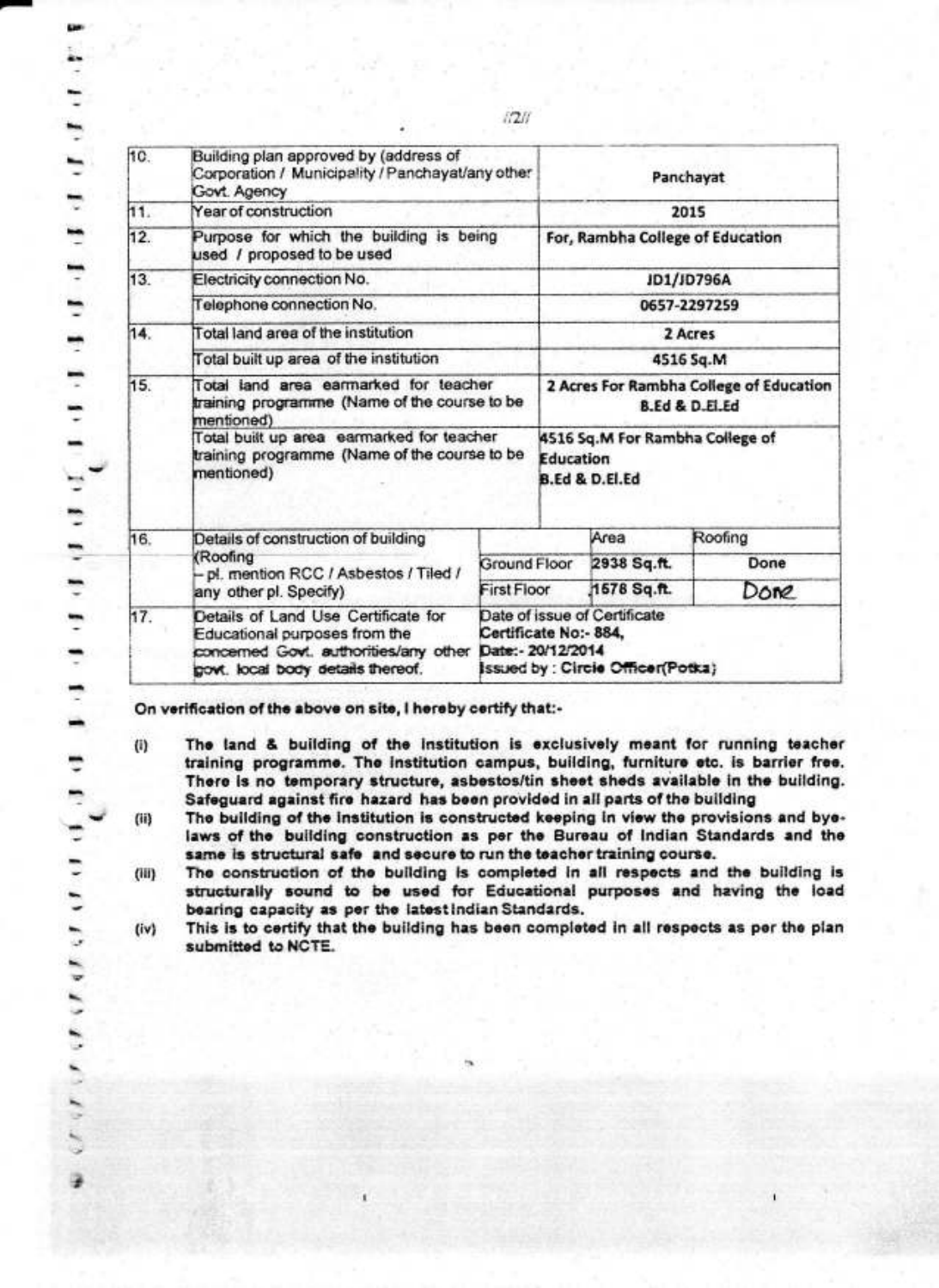| Name of the<br>approved/authorized<br>Engineer/Architect | SAMJEEV KUMAR<br>CETH          |  |  |
|----------------------------------------------------------|--------------------------------|--|--|
| Designation                                              | 7 E .                          |  |  |
| Office Address                                           | <b><i>BCD</i></b> , Jamshedpur |  |  |

Certified by the competent govt. authority/local govt. Hope EER<br>
IUNIOR ENGINEER<br>
IUNIOR ENGINEER EER

|                                    | .<br>$U_{M,12}$      |
|------------------------------------|----------------------|
|                                    | PAEDPUR<br>Signature |
| Name of the<br>competent authority |                      |
| Designation                        |                      |
| Office Address                     |                      |
|                                    |                      |

Countersigned by the authorized representative of the management of the institution.

 $\overline{\phantom{a}}$ 

d

**RAM BACHAN** 

Signatore With Sea

|                                                                                                          | RAMBHA SOCIAL WORK & EDICATIONAL TRUST                         |
|----------------------------------------------------------------------------------------------------------|----------------------------------------------------------------|
| Name of the authorized representative<br>of the society/trust running the teacher<br>training programme. | RANYBACHANC. BUILDING, JAMSHEDPUR-02                           |
| Designation                                                                                              | CHAIRMAN                                                       |
| Name of the society/trust                                                                                | Rambha Social Work and Educational Trust                       |
| Office Address                                                                                           | Rambha I.T.I, L.B.S.M College Road,<br>Harharguttu, Jamshedpur |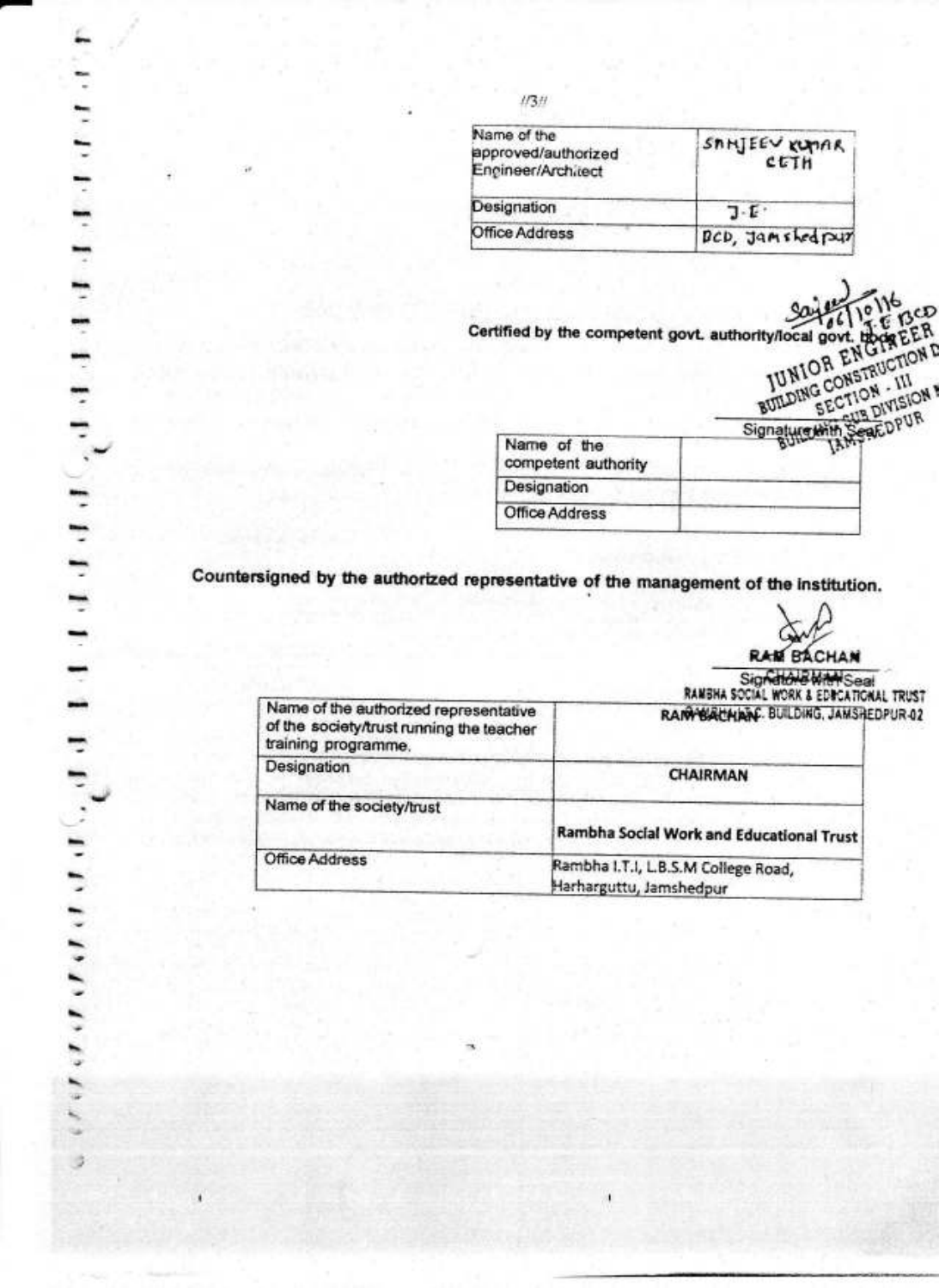# M/S SATYA SAI CONSULTANTS

SHOP NO:L/8, LOWER GROUND FLOOR ,P.M.MALL SAKCHI PH.NO: 98351-59732. 92344-59150.0657-2430204

#### **BUILDING COMPLETION CERTIFICATE**

I, Ar. NIKHIL KUMAR SHUKLA hereby certify that the institution namely Rambha College of Education situated at Tata-Hata Main Road, Village- Gitilata have personally inspected the land and building mentioned in the statement below and the same is based on the registered documents, data measurements and specifications found in the site.

| 1.             | Name of the society/trust                                                                                                                                                                                                                                                                                                                                                                                                                                                                                                                                    |                                                                                                                                                                                                                                                                             |
|----------------|--------------------------------------------------------------------------------------------------------------------------------------------------------------------------------------------------------------------------------------------------------------------------------------------------------------------------------------------------------------------------------------------------------------------------------------------------------------------------------------------------------------------------------------------------------------|-----------------------------------------------------------------------------------------------------------------------------------------------------------------------------------------------------------------------------------------------------------------------------|
|                |                                                                                                                                                                                                                                                                                                                                                                                                                                                                                                                                                              | Rambha Social Work and Eductional<br>Trust                                                                                                                                                                                                                                  |
| $\overline{2}$ | Name of the institution                                                                                                                                                                                                                                                                                                                                                                                                                                                                                                                                      | <b>Rambha College of Eduction</b>                                                                                                                                                                                                                                           |
| 3.             | A certificate from the competent authority to<br>the effect that the society sponsoring the<br>instruction has transferred and vest the title of<br>the land and building in the name of the<br>institution as per clause 8 (7) (v) of the NCTE<br>Regulations, 2009                                                                                                                                                                                                                                                                                         | A copy of the certificate is required to<br>enclosed<br>all<br>be<br>by<br>recognized<br>institutions within a period of six months<br>from the date of issue of formal<br>recognition order under sub- regulation<br>(11) of Regulation 7 of the NCTE<br>Regulation, 2009. |
|                | Note:<br>Clause 8(7) (iv) of the NCTE Regulation, 2009<br>provides that "the society sponsoring the<br>institution shall be required to transfer and<br>vest the title of the land and building in the<br>name of the institution within a period for six<br>months from the date of issue of formal<br>recognition order under sub-regulation (11) of<br>Regulation 7. However, in case, the society<br>fails to do so due to local laws or rules or<br>bye-laws, it shall intimate in writing with<br>documentary evidence, of its inability to do<br>so." | Copy enclosed: Yes/No                                                                                                                                                                                                                                                       |
| 4.             | Location with khata/khasra/ Street No. /Ward<br>No., Name of the Place, Corporation /<br>Municipality / Panchayat.                                                                                                                                                                                                                                                                                                                                                                                                                                           | Khasra No:- 1964/1362<br>Panchavat :- Gitilata                                                                                                                                                                                                                              |
| 5.             | Date of Registration of Land<br>$\mathbf{r}$                                                                                                                                                                                                                                                                                                                                                                                                                                                                                                                 | 956/711/2014.19/02/2014                                                                                                                                                                                                                                                     |
| ŝ.             | Registered in the office of Sub-Registrar<br>with address                                                                                                                                                                                                                                                                                                                                                                                                                                                                                                    | Office of the Dist. Sub-Registar,<br>Jamshedpur                                                                                                                                                                                                                             |
| Τ.             | The location of the land of the institution is in<br>a single plot or different plot                                                                                                                                                                                                                                                                                                                                                                                                                                                                         | Tata-Hata Main Road, Gitilata                                                                                                                                                                                                                                               |

, which is the first political density of  $\mathbf{F}^{\mathbf{d}}$  , is an interesting of  $\mathbf{F}^{\mathbf{d}}$  , is as in the first order of  $\mathbf{F}^{\mathbf{d}}$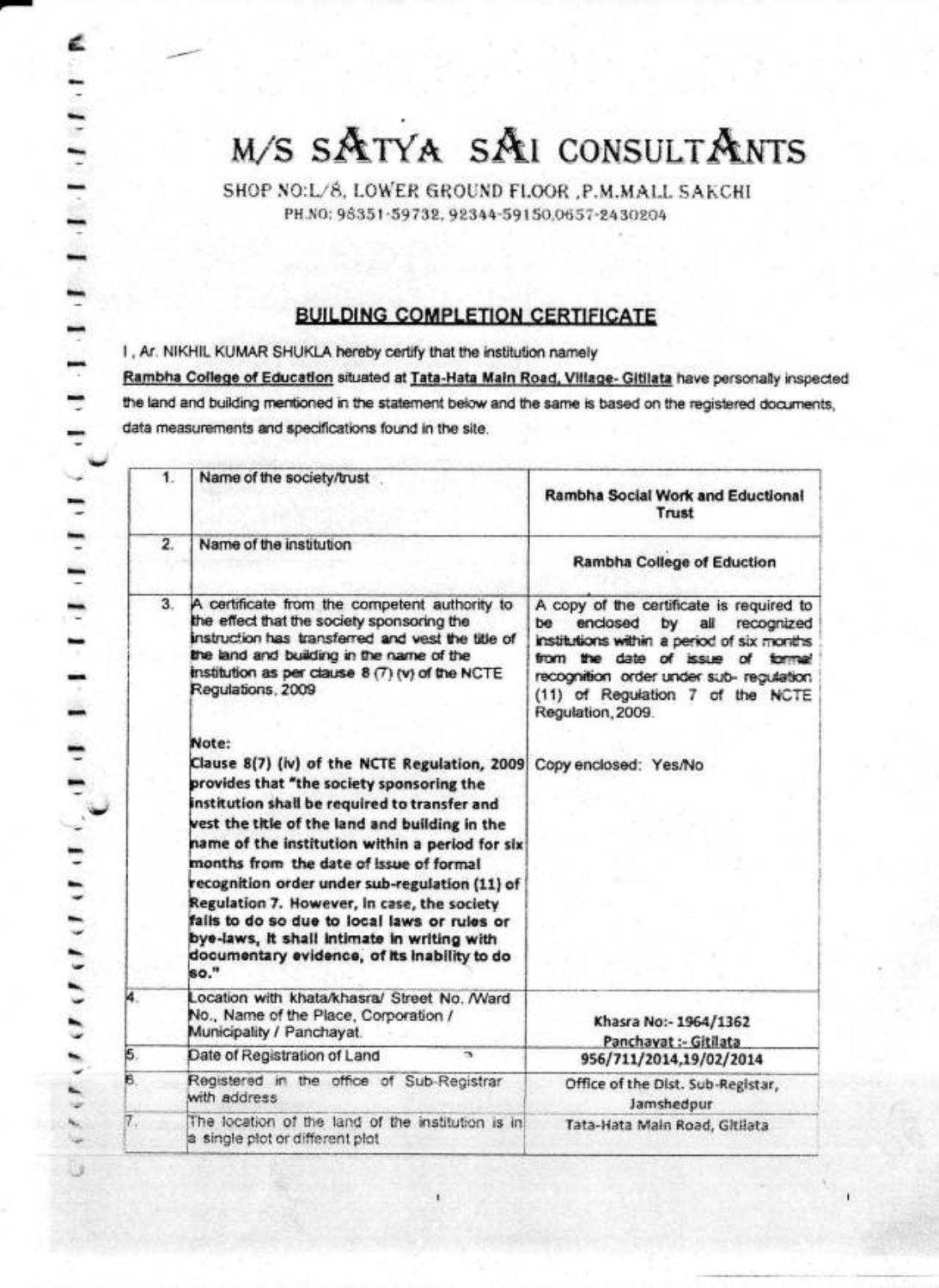# M/S SATYA SAI CONSULTANTS

SHOP NO:L/8, LOWER GROUND FLOOR ,P.M.MALL SAKCHI PH.NO: 96351-59732, 92344-59150,0657-2430204

| 8.  | If the location of the land of the institution is not<br>in a single plot the distance of different plots<br>be mentioned. | No Distance                                                          |
|-----|----------------------------------------------------------------------------------------------------------------------------|----------------------------------------------------------------------|
| 9.  | Type of ownership of land                                                                                                  | Gift Deed in The Name of Trust                                       |
| 10. | Building plan approved by (address of<br>Corporation / Municipality / Panchayat/any other<br>Govt. Agency                  | Panchayat                                                            |
| 11. | Year of construction                                                                                                       | 2015                                                                 |
| 12. | Purpose for which the building is being<br>used / proposed to be used                                                      | For, Rambha College of Education                                     |
| 13. | Electricity connection No.                                                                                                 | JD1/JD796A                                                           |
|     | Telephone connection No.                                                                                                   | 0657-2297259                                                         |
| 14. | Total land area of the institution                                                                                         | 2 Acres                                                              |
|     | Total built up area of the institution                                                                                     | 4516 Sq.M                                                            |
| 15. | Total land area earmarked for teacher<br>training programme (Name of the course to be<br>mentioned)                        | 2 Acres For Rambha College of Education<br><b>B.Ed &amp; D.El.Ed</b> |
|     | Total built up area earmarked for teacher<br>training programme (Name of the course to be<br>memboned)                     | 4516 Sq.M For Rambha College of<br><b>Education</b><br>B.Ed & D.ELEd |
|     |                                                                                                                            |                                                                      |

retels is the there is the following the following and controlled the control of the control of the control of the control of the control of the control of the control of the control of the control of the control of the co

 $\mathbf{G}$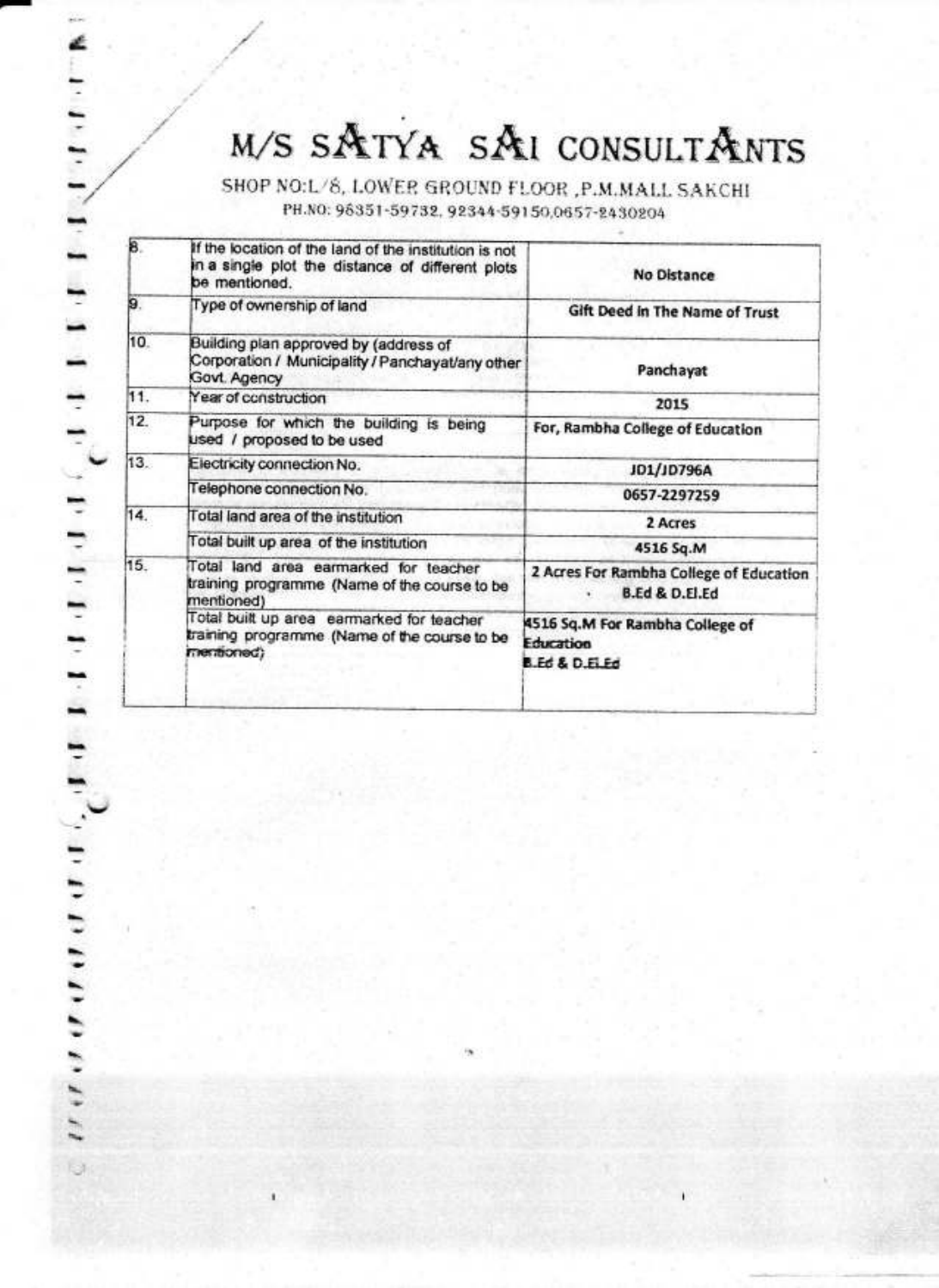## M/S SATYA SAI CONSULTANTS

SHOP NO:L/S, LOWER GROUND FLOOR , P.M.MALL SAKCHI

PH.NO: 98351-59732, 92344-59150,0657-2430204

| 16. | Details of construction of building<br><b>Roofing</b><br>- pl. mention RCC / Asbestos / Tiled /<br>any other pl. Specify)                                            |                                                                                                  | Area        | Roofing         |
|-----|----------------------------------------------------------------------------------------------------------------------------------------------------------------------|--------------------------------------------------------------------------------------------------|-------------|-----------------|
|     |                                                                                                                                                                      | Ground Floor                                                                                     | 2938 Sq.ft. | <b>COMPLETE</b> |
|     |                                                                                                                                                                      | <b>First Floor</b>                                                                               | 1578 Sq.ft. | <b>COMPLETE</b> |
| 17. | Details of Land Use Certificate for<br>Educational purposes from the<br>concerned Govt. authorities/any other Date:- 20/12/2014<br>govt. local body details thereof. | Date of issue of Certificate<br>Certificate No:- 884,<br><b>Issued by: Circle Officer(Potka)</b> |             |                 |

On verification of the above on site, I hereby certify that:-

is a contrary popertial construction of the contrary of the contrary of the contrary of the contrary of the contrary of the contrary of  $\mathcal{A}$ 

- $(i)$ The land & building of the institution is exclusively meant for running teacher training programme. The institution campus, building, furniture etc. is barrier free. There is no temporary structure, asbestos/tin sheet sheds available in the building. Safeguard against fire hazard has been provided in all parts of the building
- The building of the institution is constructed keeping in view the provisions and bye-(ii) laws of the building construction as per the Bureau of Indian Standards and the same is structural safe and secure to run the teacher training course.
- $(iii)$ The construction of the building is completed in all respects and the building is structurally sound to be used for Educational purposes and having the load bearing capacity as per the latest indian Standards.
- (iv) This is to certify that the building has been completed in all respects as per the plan submitted to NCTE.

Ar. NIKHIL KUMAR SHUKLA COA REG. NO:-CA/2008/43002

Signature with Seal